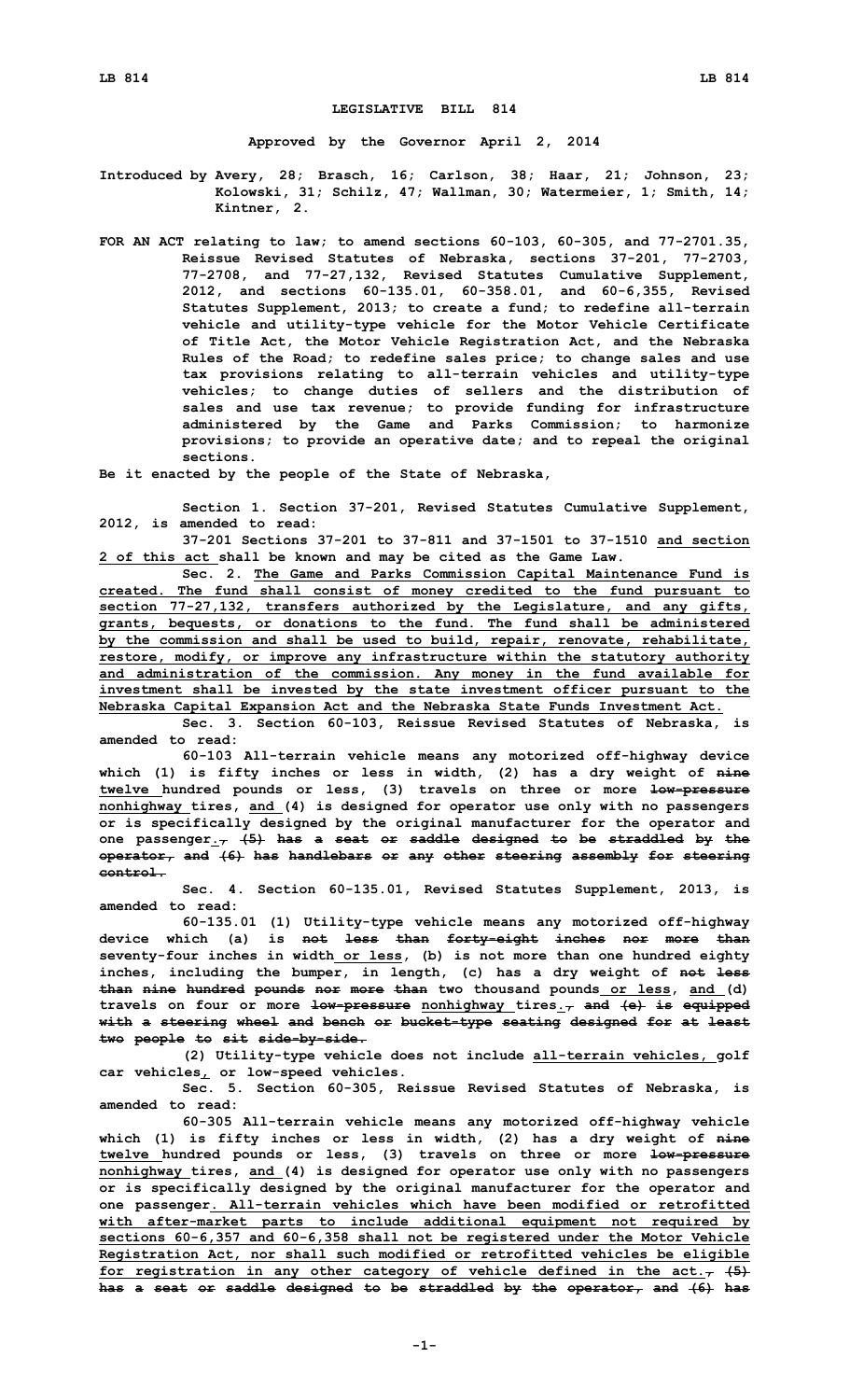## **handlebars or any other steering assembly for steering control.**

**Sec. 6. Section 60-358.01, Revised Statutes Supplement, 2013, is amended to read:**

**60-358.01 (1) Utility-type vehicle means any motorized off-highway vehicle which (a) is not less than forty-eight inches nor more than seventy-four inches in width or less, (b) is not more than one hundred eighty inches, including the bumper, in length, (c) has <sup>a</sup> dry weight of not less than nine hundred pounds nor more than two thousand pounds or less, and (d) travels on four or more low-pressure nonhighway tires. Utility-type vehicles which have been modified or retrofitted with after-market parts to include additional equipment not required by sections 60-6,357 and 60-6,358 shall not be registered under the Motor Vehicle Registration Act, nor shall such modified or retrofitted vehicles be eligible for registration in any other category of vehicle defined in the act., and (e) is equipped with <sup>a</sup> steering wheel and bench or bucket-type seating designed for at least two people to sit side-by-side.**

**(2) Utility-type vehicle does not include all-terrain vehicles, golf car vehicles, or low-speed vehicles.**

**Sec. 7. Section 60-6,355, Revised Statutes Supplement, 2013, is amended to read:**

**60-6,355 (1) For purposes of sections 60-6,355 to 60-6,362:**

**(a) All-terrain vehicle means any motorized off-highway vehicle which (i) is fifty inches or less in width, (ii) has <sup>a</sup> dry weight of nine twelve hundred pounds or less, (iii) travels on three or more low-pressure nonhighway tires, and (iv) is designed for operator use only with no passengers or is specifically designed by the original manufacturer for the operator and one passenger., (v) has <sup>a</sup> seat or saddle designed to be straddled by the operator, and (vi) has handlebars or any other steering assembly for steering control; and**

**(b)(i) Utility-type vehicle means any motorized off-highway vehicle which (A) is not less than forty-eight inches nor more than seventy-four inches in width or less, (B) is not more than one hundred eighty inches, including the bumper, in length, (C) has <sup>a</sup> dry weight of not less than nine hundred pounds nor more than two thousand pounds or less, (D) travels on four or more low-pressure nonhighway tires., and (E) is equipped with <sup>a</sup> steering wheel and bench or bucket-type seating designed for at least two people to sit side-by-side.**

**(ii) Utility-type vehicle does not include all-terrain vehicles, golf car vehicles, or low-speed vehicles.**

**(2) All-terrain vehicles and utility-type vehicles which have been modified or retrofitted with after-market parts to include additional equipment not required by sections 60-6,357 and 60-6,358 shall not be required to be registered under the Motor Vehicle Registration Act, nor shall such modified or retrofitted vehicles be eligible for registration in any other category of vehicle defined in the act.**

**Sec. 8. Section 77-2701.35, Reissue Revised Statutes of Nebraska, is amended to read:**

**77-2701.35 (1) Sales price applies to the measure subject to sales tax and means the total amount of consideration, including cash, credit, property, and services, for which personal property or services are sold, leased, or rented, valued in money, whether received in money or otherwise, without any deduction for the following:**

**(a) The seller's cost of the property sold;**

**(b) The cost of materials used, the cost of labor or service, interest, losses, all costs of transportation to the seller, all taxes imposed on the seller, and any other expense of the seller;**

**(c) Charges by the seller for any services necessary to complete the**

**sale;**

**(d) Delivery charges; and**

**(e) Installation charges.**

**(2) Sales price includes consideration received by the seller from third parties if:**

**(a) The seller actually receives consideration from <sup>a</sup> party other than the purchaser and the consideration is directly related to <sup>a</sup> price reduction or discount on the sale;**

**(b) The seller has an obligation to pass the price reduction or discount through to the purchaser;**

**(c) The amount of the consideration attributable to the sale is fixed and determinable by the seller at the time of the sale of the item to the purchaser; and**

**(d) One of the following criteria is met:**

**(i) The purchaser presents <sup>a</sup> coupon, certificate, or other**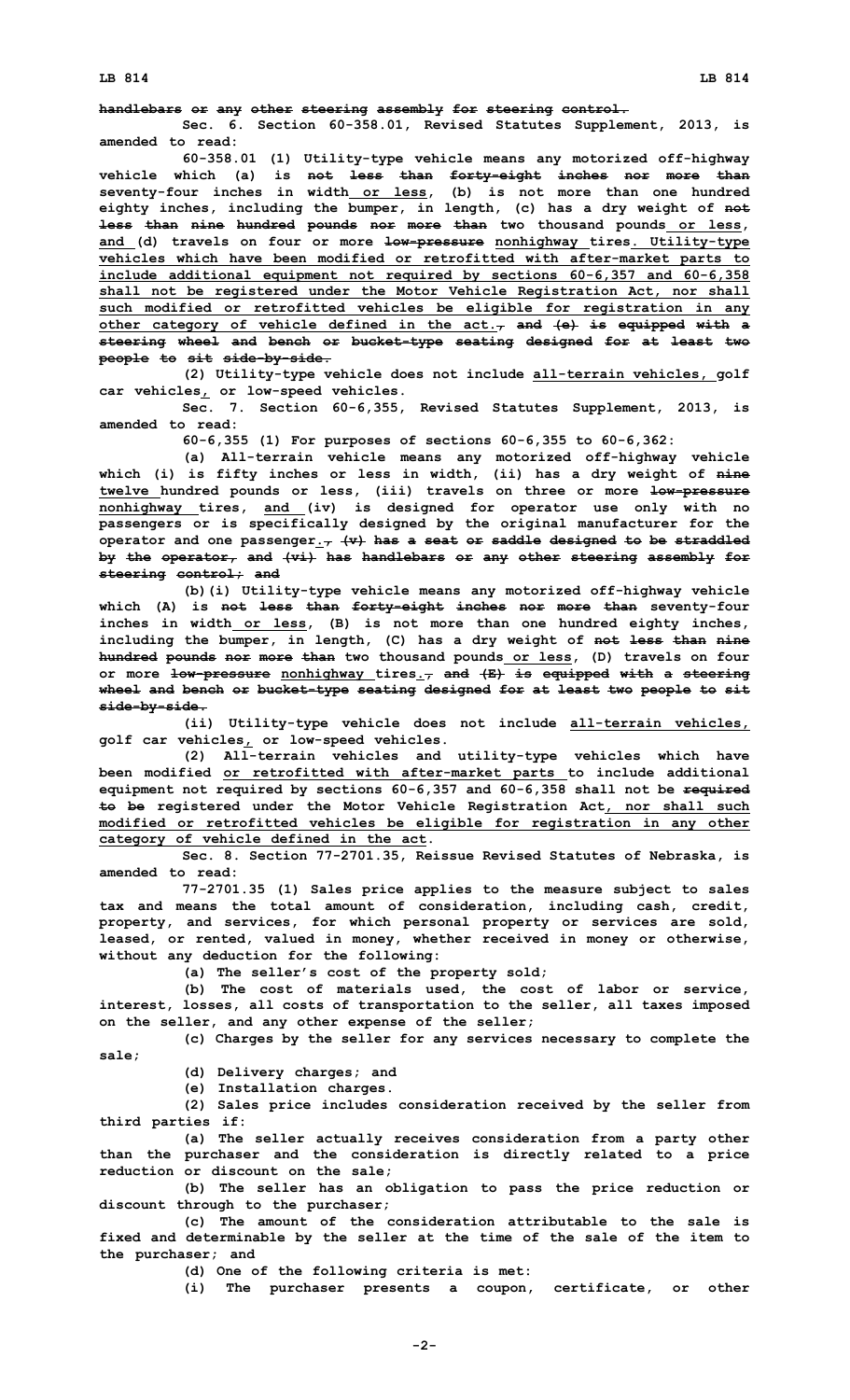**documentation to the seller to claim <sup>a</sup> price reduction or discount when the coupon, certificate, or documentation is authorized, distributed, or granted by <sup>a</sup> third party with the understanding that the third party will reimburse any seller to whom the coupon, certificate, or documentation is presented;**

**(ii) The purchaser identifies himself or herself to the seller as <sup>a</sup> member of <sup>a</sup> group or organization entitled to <sup>a</sup> price reduction or discount. A preferred customer card that is available to any patron does not constitute membership in such <sup>a</sup> group; or**

**(iii) The price reduction or discount is identified as <sup>a</sup> third-party price reduction or discount on the invoice received by the purchaser or on <sup>a</sup> coupon, certificate, or other documentation presented by the purchaser.**

**(3) Sales price does not include:**

**(a) Any discounts, including cash, terms, or coupons that are not reimbursed by <sup>a</sup> third party that are allowed by <sup>a</sup> seller and taken by <sup>a</sup> purchaser on <sup>a</sup> sale;**

**(b) Interest, financing, and carrying charges from credit extended on the sale of personal property or services, if the amount is separately stated on the invoice, bill of sale, or similar document given to the purchaser;**

**(c) Any taxes legally imposed directly on the consumer that are separately stated on the invoice, bill of sale, or similar document given to the purchaser; and**

**(d) Credit for any trade-in as follows:**

**(i) The value of property taken by <sup>a</sup> seller in trade as all or <sup>a</sup> part of the consideration for <sup>a</sup> sale of property of any kind or nature; or**

**(ii) The value of <sup>a</sup> motor vehicle, or motorboat, all-terrain vehicle, or utility-type vehicle taken by any person in trade as all or <sup>a</sup> part of the consideration for <sup>a</sup> sale of another motor vehicle, or motorboat, all-terrain vehicle, or utility-type vehicle.**

**Sec. 9. Section 77-2703, Revised Statutes Cumulative Supplement, 2012, is amended to read:**

**77-2703 (1) There is hereby imposed <sup>a</sup> tax at the rate provided in section 77-2701.02 upon the gross receipts from all sales of tangible personal property sold at retail in this state; the gross receipts of every person engaged as <sup>a</sup> public utility, as <sup>a</sup> community antenna television service operator, or as <sup>a</sup> satellite service operator, any person involved in the connecting and installing of the services defined in subdivision (2)(a), (b), (d), or (e) of section 77-2701.16, or every person engaged as <sup>a</sup> retailer of intellectual or entertainment properties referred to in subsection (3) of section 77-2701.16; the gross receipts from the sale of admissions in this state; the gross receipts from the sale of warranties, guarantees, service agreements, or maintenance agreements when the items covered are subject to tax under this section; beginning January 1, 2008, the gross receipts from the sale of bundled transactions when one or more of the products included in the bundle are taxable; the gross receipts from the provision of services defined in subsection (4) of section 77-2701.16; and the gross receipts from the sale of products delivered electronically as described in subsection (9) of section 77-2701.16. Except as provided in section 77-2701.03, when there is <sup>a</sup> sale, the tax shall be imposed at the rate in effect at the time the gross receipts are realized under the accounting basis used by the retailer to maintain his or her books and records.**

**(a) The tax imposed by this section shall be collected by the retailer from the consumer. It shall constitute <sup>a</sup> part of the purchase price and until collected shall be a debt from the consumer to the retailer and shall be recoverable at law in the same manner as other debts. The tax required to be collected by the retailer from the consumer constitutes <sup>a</sup> debt owed by the retailer to this state.**

**(b) It is unlawful for any retailer to advertise, hold out, or state to the public or to any customer, directly or indirectly, that the tax or part thereof will be assumed or absorbed by the retailer, that it will not be added to the selling, renting, or leasing price of the property sold, rented, or leased, or that, if added, it or any part thereof will be refunded. The provisions of this subdivision shall not apply to <sup>a</sup> public utility.**

**(c) The tax required to be collected by the retailer from the purchaser, unless otherwise provided by statute or by rule and regulation of the Tax Commissioner, shall be displayed separately from the list price, the price advertised in the premises, the marked price, or other price on the sales check or other proof of sales, rentals, or leases.**

**(d) For the purpose of more efficiently securing the payment, collection, and accounting for the sales tax and for the convenience of the retailer in collecting the sales tax, it shall be the duty of the Tax Commissioner to provide <sup>a</sup> schedule or schedules of the amounts to be collected**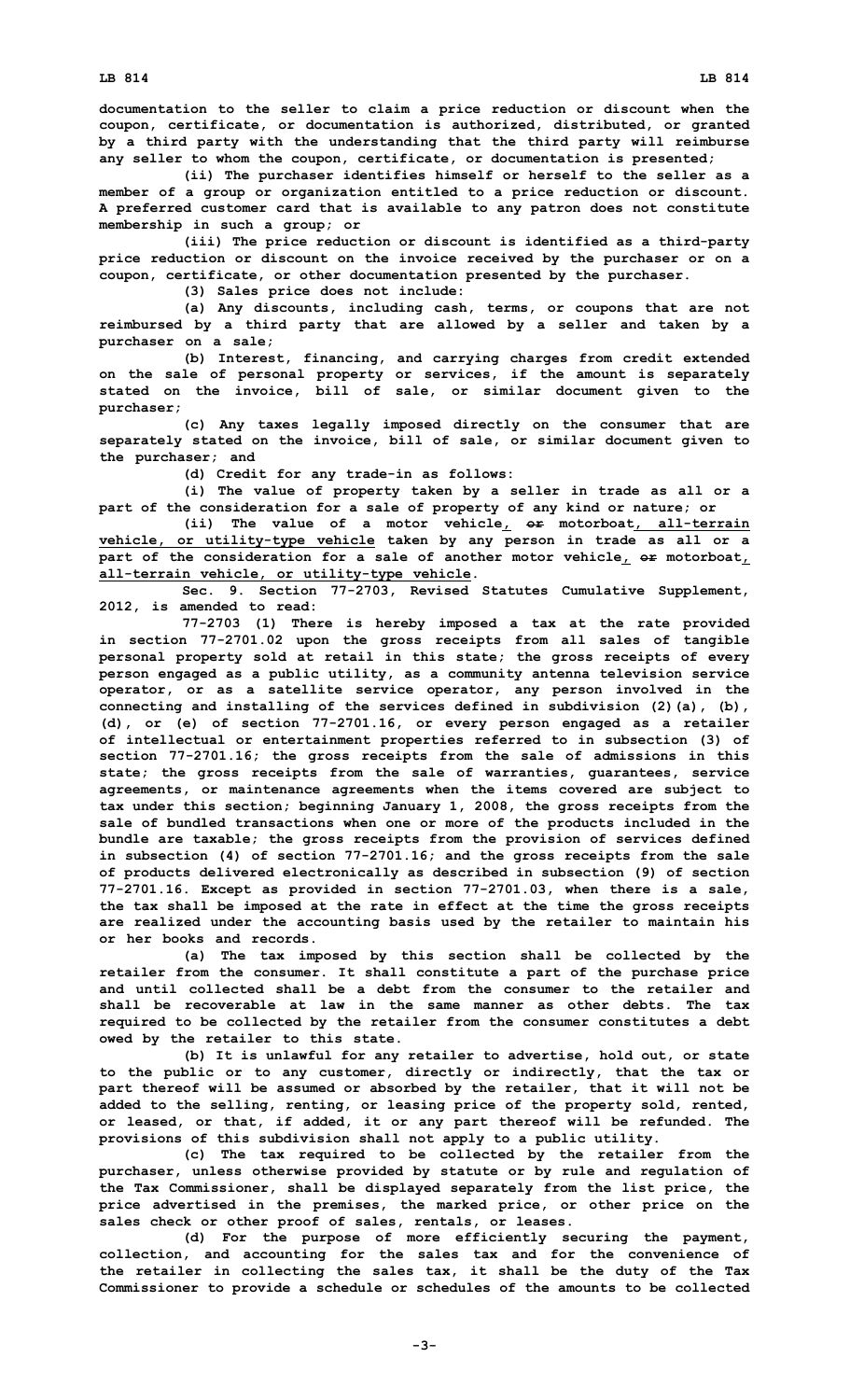**LB 814 LB 814**

**from the consumer or user to effectuate the computation and collection of the tax imposed by the Nebraska Revenue Act of 1967. Such schedule or schedules shall provide that the tax shall be collected from the consumer or user uniformly on sales according to brackets based on sales prices of the item or items. Retailers may compute the tax due on any transaction on an item or an invoice basis. The rounding rule provided in section 77-3,117 applies.**

**(e) The use of tokens or stamps for the purpose of collecting or enforcing the collection of the taxes imposed in the Nebraska Revenue Act of 1967 or for any other purpose in connection with such taxes is prohibited.**

**(f) For the purpose of the proper administration of the provisions of the Nebraska Revenue Act of 1967 and to prevent evasion of the retail sales tax, it shall be presumed that all gross receipts are subject to the tax until the contrary is established. The burden of proving that <sup>a</sup> sale of property is not <sup>a</sup> sale at retail is upon the person who makes the sale unless he or she takes from the purchaser (i) <sup>a</sup> resale certificate to the effect that the property is purchased for the purpose of reselling, leasing, or renting it, (ii) an exemption certificate pursuant to subsection (7) of section 77-2705, or (iii) <sup>a</sup> direct payment permit pursuant to sections 77-2705.01 to 77-2705.03. Receipt of <sup>a</sup> resale certificate, exemption certificate, or direct payment permit shall be conclusive proof for the seller that the sale was made for resale or was exempt or that the tax will be paid directly to the state.**

**(g) In the rental or lease of automobiles, trucks, trailers, semitrailers, and truck-tractors as defined in the Motor Vehicle Registration Act, the tax shall be collected by the lessor on the rental or lease price, except as otherwise provided within this section.**

**(h) In the rental or lease of automobiles, trucks, trailers, semitrailers, and truck-tractors as defined in the act, for periods of one year or more, the lessor may elect not to collect and remit the sales tax on the gross receipts and instead pay <sup>a</sup> sales tax on the cost of such vehicle. If such election is made, it shall be made pursuant to the following conditions:**

**(i) Notice of the desire to make such election shall be filed with the Tax Commissioner and shall not become effective until the Tax Commissioner is satisfied that the taxpayer has complied with all conditions of this subsection and all rules and regulations of the Tax Commissioner;**

**(ii) Such election when made shall continue in force and effect for <sup>a</sup> period of not less than two years and thereafter until such time as the lessor elects to terminate the election;**

**(iii) When such election is made, it shall apply to all vehicles of the lessor rented or leased for periods of one year or more except vehicles to be leased to common or contract carriers who provide to the lessor <sup>a</sup> valid common or contract carrier exemption certificate. If the lessor rents or leases other vehicles for periods of less than one year, such lessor shall maintain his or her books and records and his or her accounting procedure as the Tax Commissioner prescribes; and**

**(iv) The Tax Commissioner by rule and regulation shall prescribe the contents and form of the notice of election, <sup>a</sup> procedure for the determination of the tax base of vehicles which are under an existing lease at the time such election becomes effective, the method and manner for terminating such election, and such other rules and regulations as may be necessary for the proper administration of this subdivision.**

**(i) The tax imposed by this section on the sales of motor vehicles, semitrailers, and trailers as defined in sections 60-339, 60-348, and 60-354 shall be the liability of the purchaser and, with the exception of motor vehicles, semitrailers, and trailers registered pursuant to section 60-3,198, the tax shall be collected by the county treasurer as provided in the Motor Vehicle Registration Act at the time the purchaser makes application for the registration of the motor vehicle, semitrailer, or trailer for operation upon the highways of this state. The tax imposed by this section on motor vehicles, semitrailers, and trailers registered pursuant to section 60-3,198 shall be collected by the Department of Motor Vehicles at the time the purchaser makes application for the registration of the motor vehicle, semitrailer, or trailer for operation upon the highways of this state. At the time of the sale of any motor vehicle, semitrailer, or trailer, the seller shall (i) state on the sales invoice the dollar amount of the tax imposed under this section and (ii) furnish to the purchaser <sup>a</sup> certified statement of the transaction, in such form as the Tax Commissioner prescribes, setting forth as <sup>a</sup> minimum the total sales price, the allowance for any trade-in, and the difference between the two. The sales tax due shall be computed on the difference between the total sales price and the allowance for any trade-in as disclosed by such certified statement. Any seller who willfully understates the amount upon which the sales tax is due shall be subject to <sup>a</sup> penalty of one thousand dollars. A copy of such certified statement shall also be furnished to the Tax Commissioner.**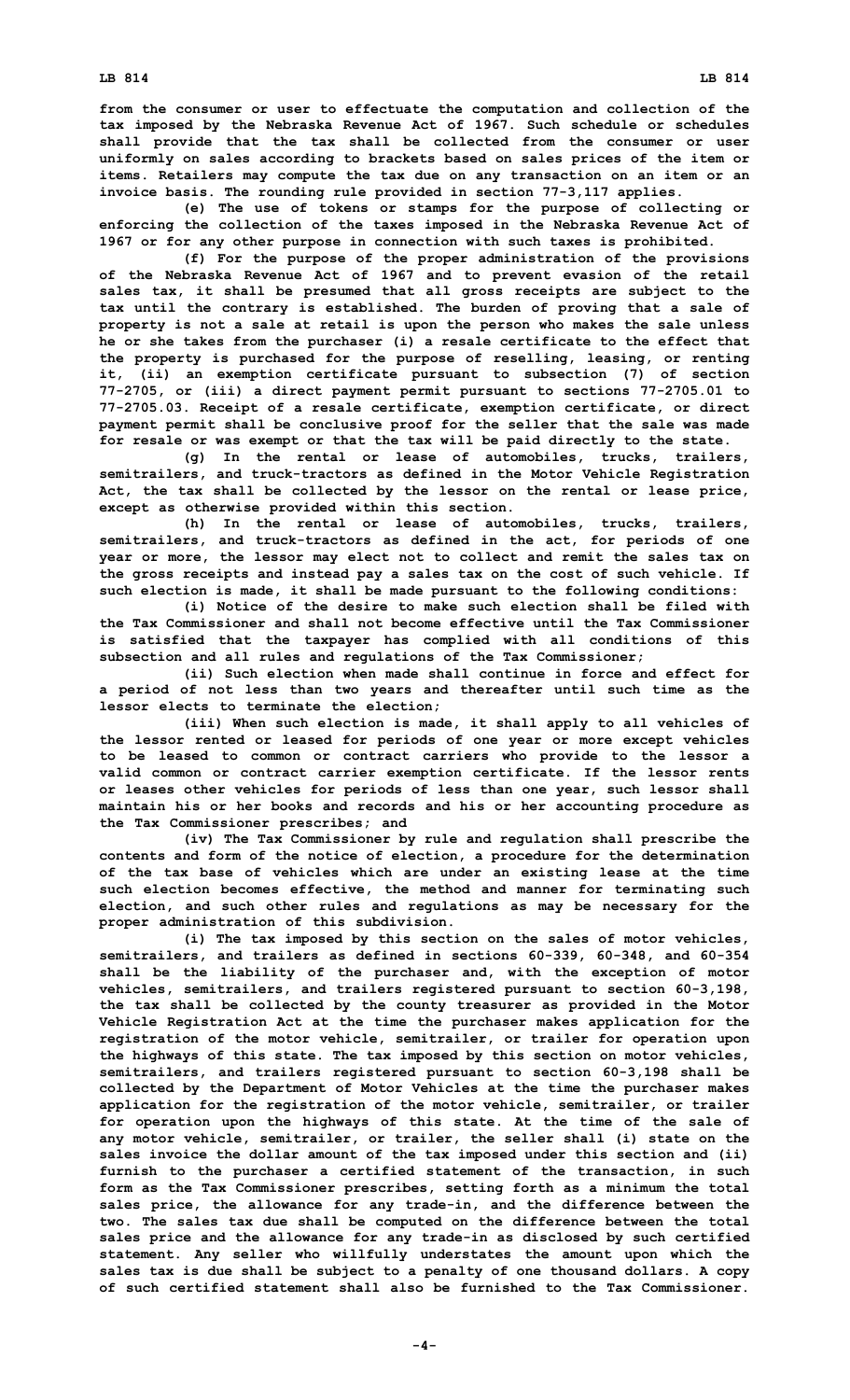## **LB 814 LB 814**

**Any seller who fails or refuses to furnish such certified statement shall be guilty of <sup>a</sup> misdemeanor and shall, upon conviction thereof, be punished by <sup>a</sup> fine of not less than twenty-five dollars nor more than one hundred dollars. If the seller fails to state on the sales invoice the dollar amount of the tax due, the purchaser shall have the right and authority to rescind any agreement for purchase and to declare the purchase null and void. If the purchaser retains such motor vehicle, semitrailer, or trailer in this state and does not register it such motor vehicle, semitrailer, or trailer for operation on the highways of this state within thirty days of the purchase thereof, the tax imposed by this section shall immediately thereafter be paid by the purchaser to the county treasurer or the Department of Motor Vehicles. If the tax is not paid on or before the thirtieth day after its purchase, the county treasurer or Department of Motor Vehicles shall also collect from the purchaser interest from the thirtieth day through the date of payment and sales tax penalties as provided in the Nebraska Revenue Act of 1967. The county treasurer or Department of Motor Vehicles shall report and remit the tax so collected to the Tax Commissioner by the fifteenth day of the following month. The county treasurer shall deduct and withhold for the use of the county general fund, from all amounts required to be collected under this subsection, the collection fee permitted to be deducted by any retailer collecting the sales tax. The Department of Motor Vehicles shall deduct, withhold, and deposit in the Motor Carrier Division Cash Fund the collection fee permitted to be deducted by any retailer collecting the sales tax. The collection fee shall be forfeited if the county treasurer or Department of Motor Vehicles violates any rule or regulation pertaining to the collection of the use tax.**

**(j)(i) The tax imposed by this section on the sale of <sup>a</sup> motorboat as defined in section 37-1204 shall be the liability of the purchaser. The tax shall be collected by the county treasurer at the time the purchaser makes application for the registration of the motorboat. At the time of the sale of <sup>a</sup> motorboat, the seller shall (A) state on the sales invoice the dollar amount of the tax imposed under this section and (B) furnish to the purchaser <sup>a</sup> certified statement of the transaction, in such form as the Tax Commissioner prescribes, setting forth as <sup>a</sup> minimum the total sales price, the allowance for any trade-in, and the difference between the two. The sales tax due shall be computed on the difference between the total sales price and the allowance for any trade-in as disclosed by such certified statement. Any seller who willfully understates the amount upon which the sales tax is due shall be subject to <sup>a</sup> penalty of one thousand dollars. A copy of such certified statement shall also be furnished to the Tax Commissioner. Any seller who fails or refuses to furnish such certified statement shall be guilty of <sup>a</sup> misdemeanor and shall, upon conviction thereof, be punished by <sup>a</sup> fine of not less than twenty-five dollars nor more than one hundred dollars. If the seller fails to state on the sales invoice the dollar amount of the tax due, the purchaser shall have the right and authority to rescind any agreement for purchase and to declare the purchase null and void. If the purchaser retains such motorboat in this state and does not register it such motorboat within thirty days of the purchase thereof, the tax imposed by this section shall immediately thereafter be paid by the purchaser to the county treasurer. If the tax is not paid on or before the thirtieth day after its purchase, the county treasurer shall also collect from the purchaser interest from the thirtieth day through the date of payment and sales tax penalties as provided in the Nebraska Revenue Act of 1967. The county treasurer shall report and remit the tax so collected to the Tax Commissioner by the fifteenth day of the following month. The county treasurer shall deduct and withhold for the use of the county general fund, from all amounts required to be collected under this subsection, the collection fee permitted to be deducted by any retailer collecting the sales tax. The collection fee shall be forfeited if the county treasurer violates any rule or regulation pertaining to the collection of the use tax.**

**(ii) In the rental or lease of motorboats, the tax shall be collected by the lessor on the rental or lease price.**

**(k)(i) The tax imposed by this section on the sale of an all-terrain vehicle as defined in section 60-103 or <sup>a</sup> utility-type vehicle as defined in section 60-135.01 shall be the liability of the purchaser. The tax shall be collected by the county treasurer at the time the purchaser makes application for the certificate of title for the all-terrain vehicle or utility-type vehicle. At the time of the sale of an all-terrain vehicle or <sup>a</sup> utility-type vehicle, the seller shall (A) state on the sales invoice the dollar amount of the tax imposed under this section and (B) furnish to the purchaser <sup>a</sup> certified statement of the transaction, in such form as the Tax Commissioner prescribes, setting forth as <sup>a</sup> minimum the total sales price, the allowance for any trade-in, and the difference between the two. The sales tax due shall**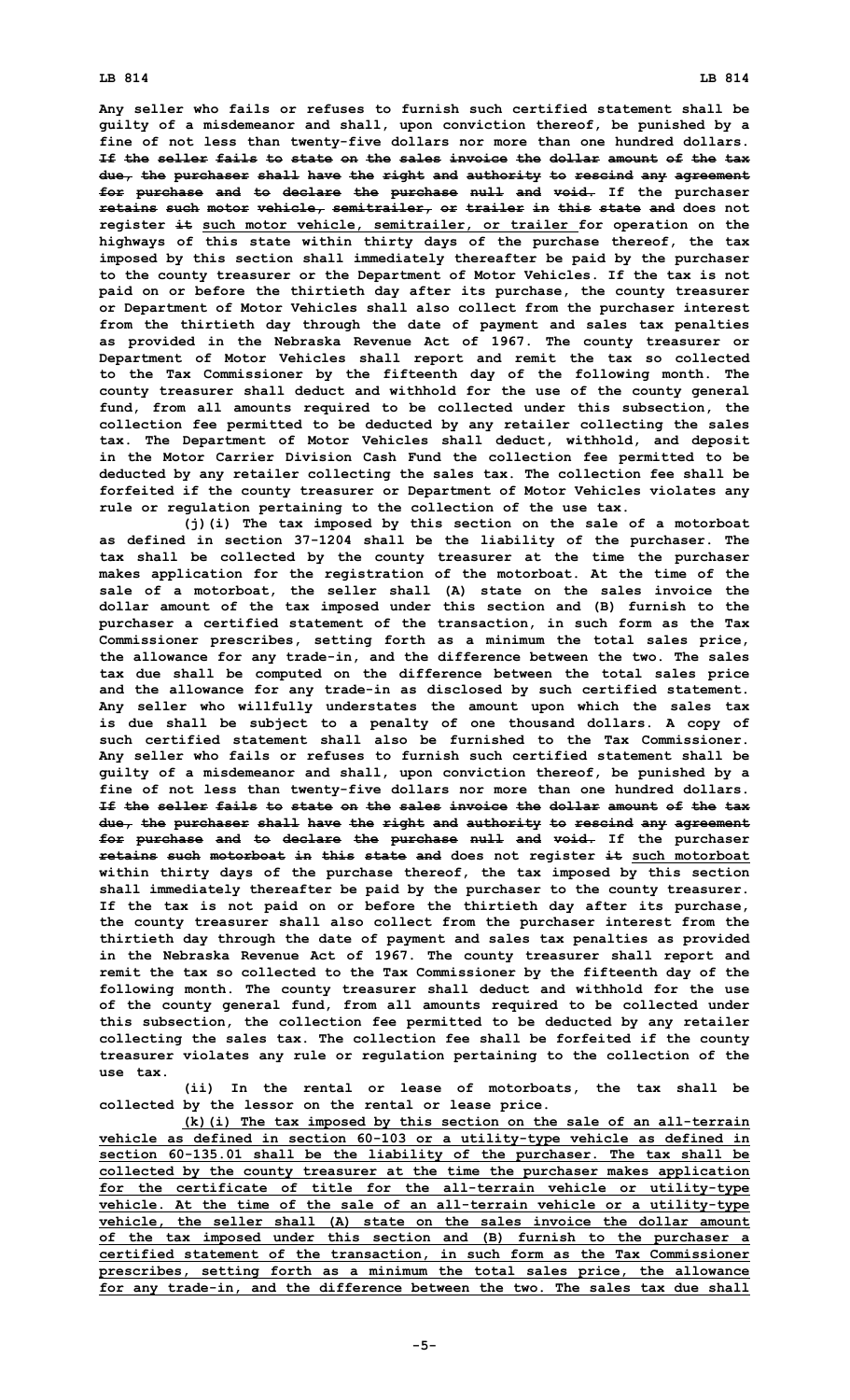**be computed on the difference between the total sales price and the allowance for any trade-in as disclosed by such certified statement. Any seller who willfully understates the amount upon which the sales tax is due shall be subject to <sup>a</sup> penalty of one thousand dollars. A copy of such certified statement shall also be furnished to the Tax Commissioner. Any seller who fails or refuses to furnish such certified statement shall be guilty of <sup>a</sup> misdemeanor and shall, upon conviction thereof, be punished by <sup>a</sup> fine of not less than twenty-five dollars nor more than one hundred dollars. If the purchaser does not obtain <sup>a</sup> certificate of title for such all-terrain vehicle or utility-type vehicle within thirty days of the purchase thereof, the tax imposed by this section shall immediately thereafter be paid by the purchaser to the county treasurer. If the tax is not paid on or before the thirtieth day after its purchase, the county treasurer shall also collect from the purchaser interest from the thirtieth day through the date of payment and sales tax penalties as provided in the Nebraska Revenue Act of 1967. The county treasurer shall report and remit the tax so collected to the Tax Commissioner by the fifteenth day of the following month. The county treasurer shall deduct and withhold for the use of the county general fund, from all amounts required to be collected under this subsection, the collection fee permitted to be deducted by any retailer collecting the sales tax. The collection fee shall be forfeited if the county treasurer violates any rule or regulation pertaining to the collection of the use tax.**

**(ii) In the rental or lease of an all-terrain vehicle or <sup>a</sup> utility-type vehicle, the tax shall be collected by the lessor on the rental or lease price.**

**(iii) County treasurers are appointed as sales and use tax collectors for all sales of all-terrain vehicles or utility-type vehicles made outside of this state to purchasers or users of all-terrain vehicles or utility-type vehicles which are required to have <sup>a</sup> certificate of title in this state. The county treasurer shall collect the applicable use tax from the purchaser of an all-terrain vehicle or <sup>a</sup> utility-type vehicle purchased outside of this state at the time application for <sup>a</sup> certificate of title is made. The full use tax on the purchase price shall be collected by the county treasurer if <sup>a</sup> sales or occupation tax was not paid by the purchaser in the state of purchase. If <sup>a</sup> sales or occupation tax was lawfully paid in the state of purchase at <sup>a</sup> rate less than the tax imposed in this state, use tax must be collected on the difference as <sup>a</sup> condition for obtaining <sup>a</sup> certificate of title in this state.**

**(k) (l) The Tax Commissioner shall adopt and promulgate necessary rules and regulations for determining the amount subject to the taxes imposed by this section so as to insure that the full amount of any applicable tax is paid in cases in which <sup>a</sup> sale is made of which <sup>a</sup> part is subject to the taxes imposed by this section and <sup>a</sup> part of which is not so subject and <sup>a</sup> separate accounting is not practical or economical.**

**(2) <sup>A</sup> use tax is hereby imposed on the storage, use, or other consumption in this state of property purchased, leased, or rented from any retailer and on any transaction the gross receipts of which are subject to tax under subsection (1) of this section on or after June 1, 1967, for storage, use, or other consumption in this state at the rate set as provided in subsection (1) of this section on the sales price of the property or, in the case of leases or rentals, of the lease or rental prices.**

**(a) Every person storing, using, or otherwise consuming in this state property purchased from <sup>a</sup> retailer or leased or rented from another person for such purpose shall be liable for the use tax at the rate in effect when his or her liability for the use tax becomes certain under the accounting basis used to maintain his or her books and records. His or her liability shall not be extinguished until the use tax has been paid to this state, except that <sup>a</sup> receipt from <sup>a</sup> retailer engaged in business in this state or from <sup>a</sup> retailer who is authorized by the Tax Commissioner, under such rules and regulations as he or she may prescribe, to collect the sales tax and who is, for the purposes of the Nebraska Revenue Act of 1967 relating to the sales tax, regarded as <sup>a</sup> retailer engaged in business in this state, which receipt is given to the purchaser pursuant to subdivision (b) of this subsection, shall be sufficient to relieve the purchaser from further liability for the tax to which the receipt refers.**

**(b) Every retailer engaged in business in this state and selling, leasing, or renting property for storage, use, or other consumption in this state shall, at the time of making any sale, collect any tax which may be due from the purchaser and shall give to the purchaser, upon request, <sup>a</sup> receipt therefor in the manner and form prescribed by the Tax Commissioner.**

**(c) The Tax Commissioner, in order to facilitate the proper administration of the use tax, may designate such person or persons as**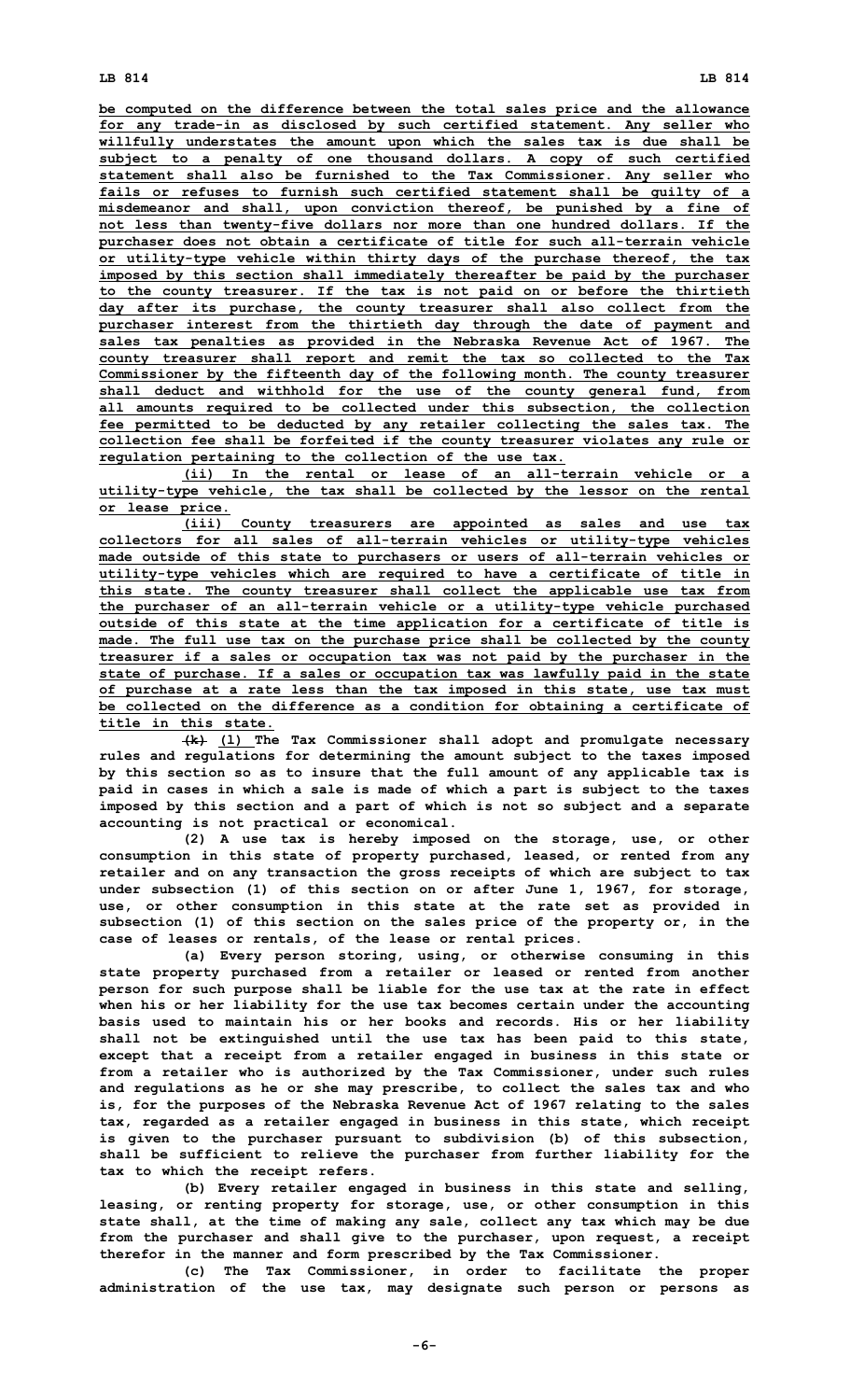**he or she may deem necessary to be use tax collectors and delegate to such persons such authority as is necessary to collect any use tax which is due and payable to the State of Nebraska. The Tax Commissioner may require of all persons so designated <sup>a</sup> surety bond in favor of the State of Nebraska to insure against any misappropriation of state funds so collected. The Tax Commissioner may require any tax official, city, county, or state, to collect the use tax on behalf of the state. All persons designated to or required to collect the use tax shall account for such collections in the manner prescribed by the Tax Commissioner. Nothing in this subdivision shall be so construed as to prevent the Tax Commissioner or his or her employees from collecting any use taxes due and payable to the State of Nebraska.**

**(d) All persons designated to collect the use tax and all persons required to collect the use tax shall forward the total of such collections to the Tax Commissioner at such time and in such manner as the Tax Commissioner may prescribe. For all use taxes collected prior to October 1, 2002, such collectors of the use tax shall deduct and withhold from the amount of taxes collected two and one-half percent of the first three thousand dollars remitted each month and one-half of one percent of all amounts in excess of three thousand dollars remitted each month as reimbursement for the cost of collecting the tax. For use taxes collected on and after October 1, 2002, such collectors of the use tax shall deduct and withhold from the amount of taxes collected two and one-half percent of the first three thousand dollars remitted each month as reimbursement for the cost of collecting the tax. Any such deduction shall be forfeited to the State of Nebraska if such collector violates any rule, regulation, or directive of the Tax Commissioner.**

**(e) For the purpose of the proper administration of the Nebraska Revenue Act of 1967 and to prevent evasion of the use tax, it shall be presumed that property sold, leased, or rented by any person for delivery in this state is sold, leased, or rented for storage, use, or other consumption in this state until the contrary is established. The burden of proving the contrary is upon the person who purchases, leases, or rents the property.**

**(f) For the purpose of the proper administration of the Nebraska Revenue Act of 1967 and to prevent evasion of the use tax, for the sale of property to an advertising agency which purchases the property as an agent for <sup>a</sup> disclosed or undisclosed principal, the advertising agency is and remains liable for the sales and use tax on the purchase the same as if the principal had made the purchase directly.**

**Sec. 10. Section 77-2708, Revised Statutes Cumulative Supplement, 2012, is amended to read:**

**77-2708 (1)(a) The sales and use taxes imposed by the Nebraska Revenue Act of 1967 shall be due and payable to the Tax Commissioner monthly on or before the twentieth day of the month next succeeding each monthly period unless otherwise provided pursuant to the Nebraska Revenue Act of 1967.**

**(b)(i) On or before the twentieth day of the month following each monthly period or such other period as the Tax Commissioner may require, <sup>a</sup> return for such period, along with all taxes due, shall be filed with the Tax Commissioner in such form and content as the Tax Commissioner may prescribe and containing such information as the Tax Commissioner deems necessary for the proper administration of the Nebraska Revenue Act of 1967. The Tax Commissioner, if he or she deems it necessary in order to insure payment to or facilitate the collection by the state of the amount of sales or use taxes due, may require returns and payment of the amount of such taxes for periods other than monthly periods in the case of <sup>a</sup> particular seller, retailer, or purchaser, as the case may be. The Tax Commissioner shall by rule and regulation require reports and tax payments from sellers, retailers, or purchasers depending on their yearly tax liability. Except as required by the streamlined sales and use tax agreement, annual returns shall be required if such sellers', retailers', or purchasers' yearly tax liability is less than nine hundred dollars, quarterly returns shall be required if their yearly tax liability is nine hundred dollars or more and less than three thousand dollars, and monthly returns shall be required if their yearly tax liability is three thousand dollars or more. The Tax Commissioner shall have the discretion to allow an annual return for seasonal retailers, even when their yearly tax liability exceeds the amounts listed in this subdivision.**

**The Tax Commissioner may adopt and promulgate rules and regulations to allow annual, semiannual, or quarterly returns for any retailer making monthly remittances or payments of sales and use taxes by electronic funds transfer or for any retailer remitting tax to the state pursuant to the streamlined sales and use tax agreement. Such rules and regulations may establish <sup>a</sup> method of determining the amount of the payment that will result in substantially all of the tax liability being paid each quarter. At least once each year, the difference between the amount paid and the amount due**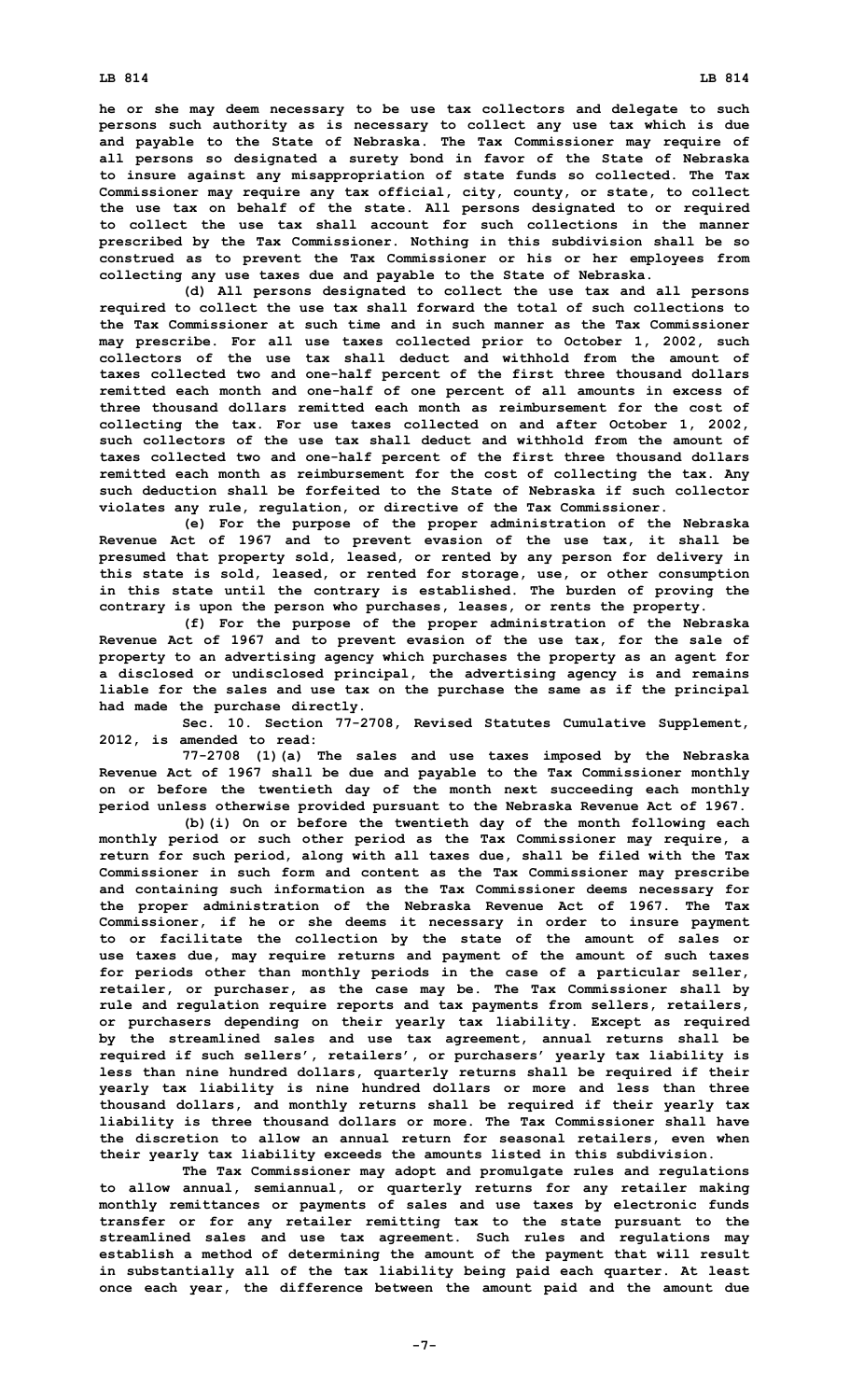**LB 814 LB 814**

**shall be reconciled. If the difference is more than ten percent of the amount paid, <sup>a</sup> penalty of fifty percent of the unpaid amount shall be imposed.**

**(ii) For purposes of the sales tax, <sup>a</sup> return shall be filed by every retailer liable for collection from <sup>a</sup> purchaser and payment to the state of the tax, except that <sup>a</sup> combined sales tax return may be filed for all licensed locations which are subject to common ownership. For purposes of this subdivision, common ownership means the same person or persons own eighty percent or more of each licensed location. For purposes of the use tax, <sup>a</sup> return shall be filed by every retailer engaged in business in this state and by every person who has purchased property, the storage, use, or other consumption of which is subject to the use tax, but who has not paid the use tax due to <sup>a</sup> retailer required to collect the tax.**

**(iii) The Tax Commissioner may require that returns be signed by the person required to file the return or by his or her duly authorized agent but need not be verified by oath.**

**(iv) <sup>A</sup> taxpayer who keeps his or her regular books and records on <sup>a</sup> cash basis, an accrual basis, or any generally recognized accounting basis which correctly reflects the operation of the business may file the sales and use tax returns required by the Nebraska Revenue Act of 1967 on the same accounting basis that is used for the regular books and records, except that on credit, conditional, and installment sales, the retailer who keeps his or her books on an accrual basis may report such sales on the cash basis and pay the tax upon the collections made during each month. If <sup>a</sup> taxpayer transfers, sells, assigns, or otherwise disposes of an account receivable, he or she shall be deemed to have received the full balance of the consideration for the original sale and shall be liable for the remittance of the sales tax on the balance of the total sale price not previously reported, except that such transfer, sale, assignment, or other disposition of an account receivable by <sup>a</sup> retailer to <sup>a</sup> subsidiary shall not be deemed to require the retailer to pay the sales tax on the credit sale represented by the account transferred prior to the time the customer makes payment on such account. If the subsidiary does not obtain <sup>a</sup> Nebraska sales tax permit, the taxpayer shall obtain <sup>a</sup> surety bond in favor of the State of Nebraska to insure payment of the tax and any interest and penalty imposed thereon under this section in an amount not less than two times the amount of tax payable on outstanding accounts receivable held by the subsidiary as of the end of the prior calendar year. Failure to obtain either <sup>a</sup> sales tax permit or <sup>a</sup> surety bond in accordance with this section shall result in the payment on the next required filing date of all sales taxes not previously remitted. When the retailer has adopted one basis or the other of reporting credit, conditional, or installment sales and paying the tax thereon, he or she will not be permitted to change from that basis without first having notified the Tax Commissioner.**

**(c) Except as provided in the streamlined sales and use tax agreement, the taxpayer required to file the return shall deliver or mail any required return together with <sup>a</sup> remittance of the net amount of the tax due to the office of the Tax Commissioner on or before the required filing date. Failure to file the return, filing after the required filing date, failure to remit the net amount of the tax due, or remitting the net amount of the tax due after the required filing date shall be cause for <sup>a</sup> penalty, in addition to interest, of ten percent of the amount of tax not paid by the required filing date or twenty-five dollars, whichever is greater, unless the penalty** is being collected under subdivision  $(1)(i)_r$   $\theta$   $(1)(j)(i)_r$  or  $(1)(k)(i)$  of **section 77-2703 by <sup>a</sup> county treasurer or the Department of Motor Vehicles, in which case the penalty shall be five dollars.**

**(d) The taxpayer shall deduct and withhold, from the taxes otherwise due from him or her on his or her tax return, two and one-half percent of the first three thousand dollars remitted each month to reimburse himself or herself for the cost of collecting the tax. Taxpayers filing <sup>a</sup> combined return as allowed by subdivision (1)(b)(ii) of this subsection shall compute such collection fees on the basis of the receipts and liability of each licensed location.**

**(2)(a) If the Tax Commissioner determines that any sales or use tax amount, penalty, or interest has been paid more than once, has been erroneously or illegally collected or computed, or has been paid and the purchaser qualifies for <sup>a</sup> refund under section 77-2708.01, the Tax Commissioner shall set forth that fact in his or her records and the excess amount collected or paid may be credited on any sales, use, or income tax amounts then due and payable from the person under the Nebraska Revenue Act of 1967. Any balance may be refunded to the person by whom it was paid or his or her successors, administrators, or executors.**

**(b) No refund shall be allowed unless <sup>a</sup> claim therefor is filed with the Tax Commissioner by the person who made the overpayment or his or**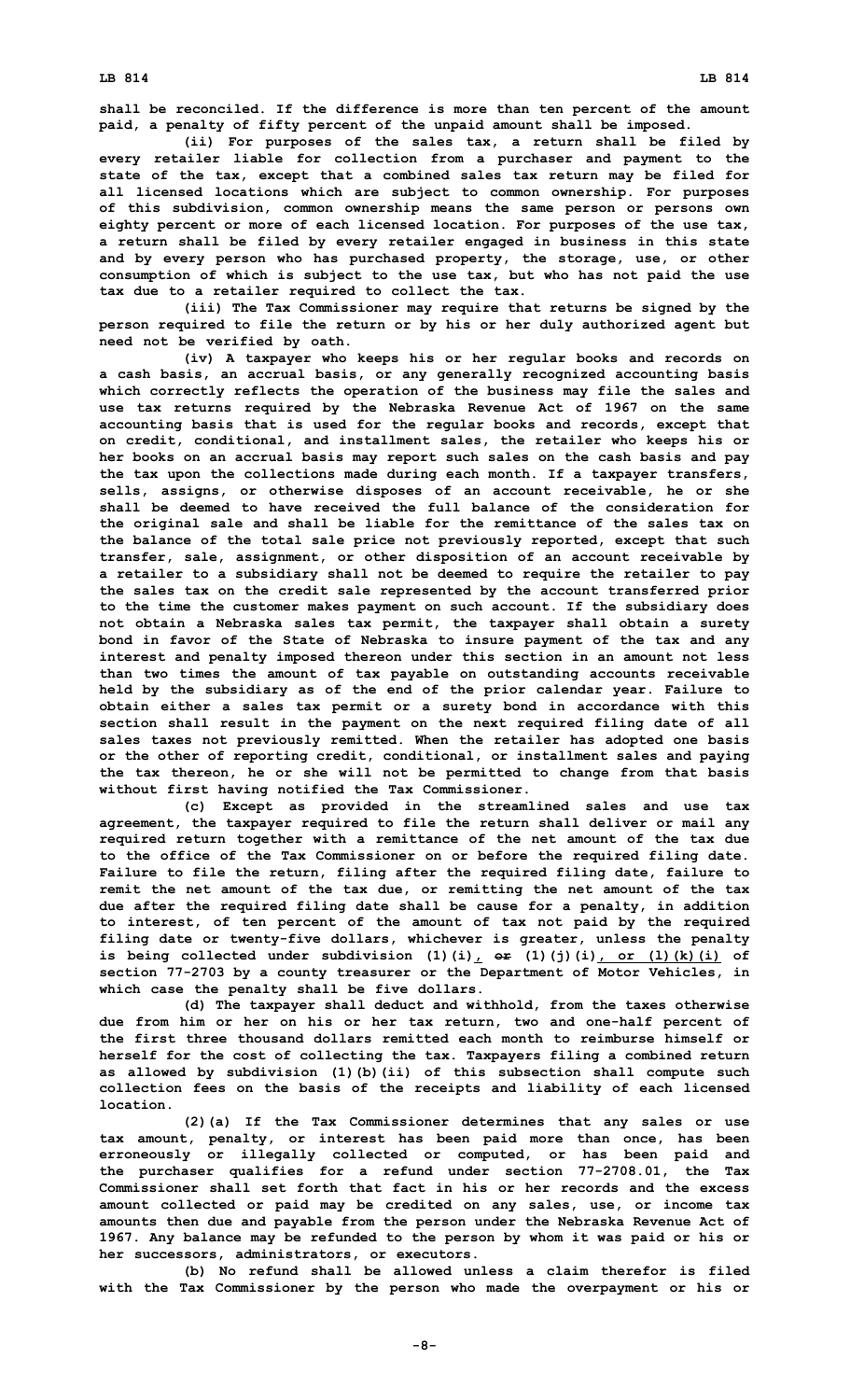**her attorney, executor, or administrator within three years from the required filing date following the close of the period for which the overpayment was made, within six months after any determination becomes final under section 77-2709, or within six months from the date of overpayment with respect to such determinations, whichever of these three periods expires later, unless the credit relates to <sup>a</sup> period for which <sup>a</sup> waiver has been given. Failure to file <sup>a</sup> claim within the time prescribed in this subsection shall constitute <sup>a</sup> waiver of any demand against the state on account of overpayment.**

**(c) Every claim shall be in writing on forms prescribed by the Tax Commissioner and shall state the specific amount and grounds upon which the claim is founded. No refund shall be made in any amount less than two dollars.**

**(d) The Tax Commissioner shall allow or disallow <sup>a</sup> claim within one hundred eighty days after it has been filed. A request for <sup>a</sup> hearing shall constitute <sup>a</sup> waiver of the one-hundred-eighty-day period. The claimant and the Tax Commissioner may also agree to extend the one-hundred-eighty-day period. If <sup>a</sup> hearing has not been requested and the Tax Commissioner has neither allowed nor disallowed <sup>a</sup> claim within either the one hundred eighty days or the period agreed to by the claimant and the Tax Commissioner, the claim shall be deemed to have been allowed.**

**(e) Within thirty days after disallowing any claim in whole or in part, the Tax Commissioner shall serve notice of his or her action on the claimant in the manner prescribed for service of notice of <sup>a</sup> deficiency determination.**

**(f) Within thirty days after the mailing of the notice of the Tax Commissioner's action upon <sup>a</sup> claim filed pursuant to the Nebraska Revenue Act of 1967, the action of the Tax Commissioner shall be final unless the taxpayer seeks review of the Tax Commissioner's determination as provided in section 77-27,127.**

**(g) Upon the allowance of <sup>a</sup> credit or refund of any sum erroneously or illegally assessed or collected, of any penalty collected without authority, or of any sum which was excessive or in any manner wrongfully collected, interest shall be allowed and paid on the amount of such credit or refund at the rate specified in section 45-104.02, as such rate may from time to time be adjusted, from the date such sum was paid or from the date the return was required to be filed, whichever date is later, to the date of the allowance of the refund or, in the case of <sup>a</sup> credit, to the due date of the amount against which the credit is allowed, but in the case of <sup>a</sup> voluntary and unrequested payment in excess of actual tax liability or <sup>a</sup> refund under section 77-2708.01, no interest shall be allowed when such excess is refunded or credited.**

**(h) No suit or proceeding shall be maintained in any court for the recovery of any amount alleged to have been erroneously or illegally determined or collected unless <sup>a</sup> claim for refund or credit has been duly filed.**

**(i) The Tax Commissioner may recover any refund or part thereof which is erroneously made and any credit or part thereof which is erroneously allowed by issuing <sup>a</sup> deficiency determination within one year from the date of refund or credit or within the period otherwise allowed for issuing <sup>a</sup> deficiency determination, whichever expires later.**

**(j)(i) Credit shall be allowed to the retailer, contractor, or repairperson for sales or use taxes paid pursuant to the Nebraska Revenue Act of 1967 on any deduction taken that is attributed to bad debts not including interest. Bad debt has the same meaning as in 26 U.S.C. 166, as such section existed on January 1, 2003. However, the amount calculated pursuant to 26 U.S.C. 166 shall be adjusted to exclude: Financing charges or interest; sales or use taxes charged on the purchase price; uncollectible amounts on property that remains in the possession of the seller until the full purchase price is paid; and expenses incurred in attempting to collect any debt and repossessed property.**

**(ii) Bad debts may be deducted on the return for the period during which the bad debt is written off as uncollectible in the claimant's books and records and is eligible to be deducted for federal income tax purposes. A claimant who is not required to file federal income tax returns may deduct <sup>a</sup> bad debt on <sup>a</sup> return filed for the period in which the bad debt is written off as uncollectible in the claimant's books and records and would be eligible for <sup>a</sup> bad debt deduction for federal income tax purposes if the claimant was required to file <sup>a</sup> federal income tax return.**

**(iii) If <sup>a</sup> deduction is taken for <sup>a</sup> bad debt and the debt is subsequently collected in whole or in part, the tax on the amount so collected must be paid and reported on the return filed for the period in which the collection is made.**

**(iv) When the amount of bad debt exceeds the amount of taxable sales**